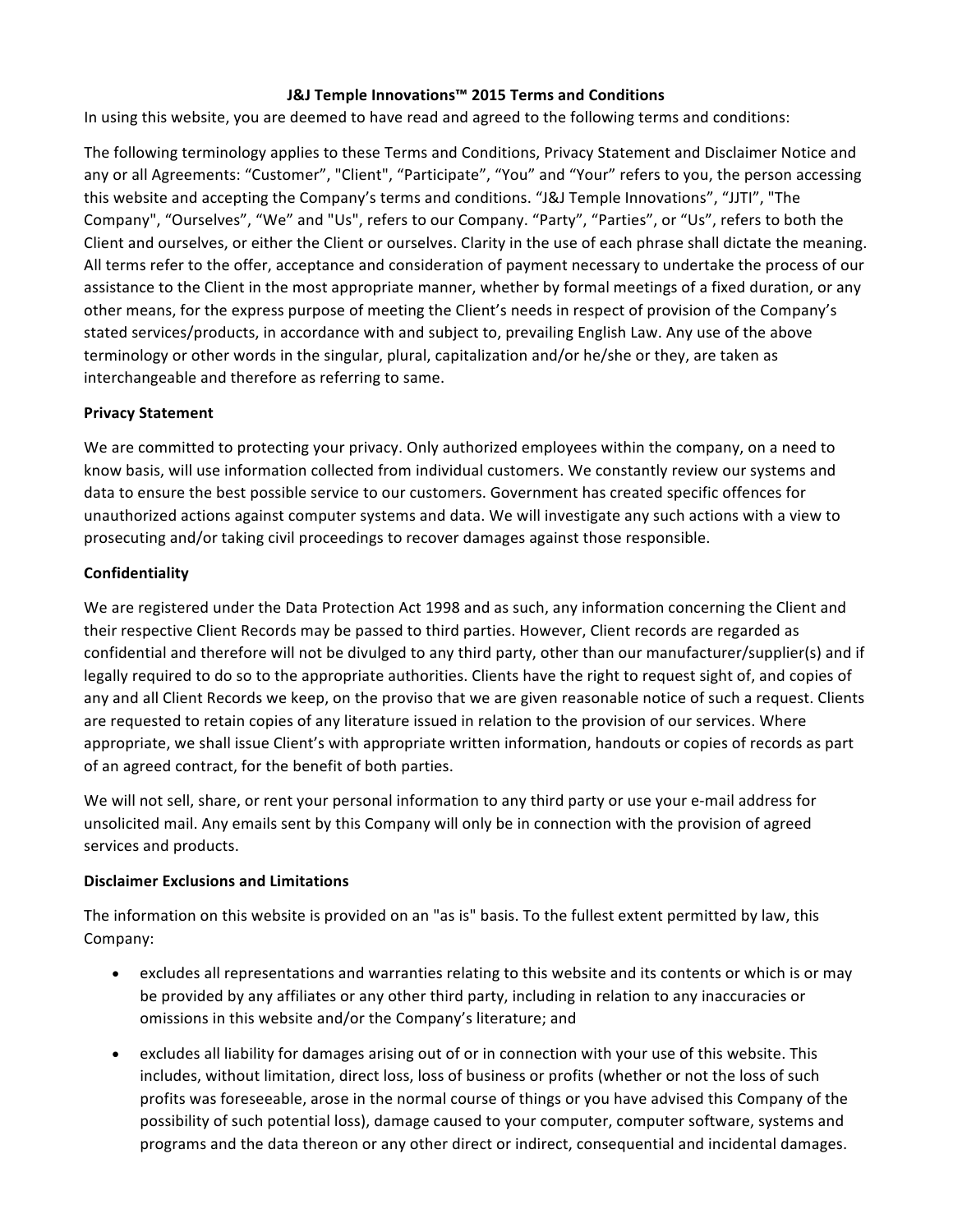This Company does not however exclude liability for death or personal injury caused by its negligence. The above exclusions and limitations apply only to the extent permitted by law. None of your statutory rights as a consumer are affected.

# **Payment**

Cash or Personal Check with Bankers Card, all major Credit/Debit Cards, Bankers Draft or BACS Transfer are all acceptable methods of payment. Our Terms are payment in full upon receipt of merchandize. All goods remain the property of the Company until paid for in full. Should there be monies that remain outstanding by the due date, it shall incur late payment interest at the rate of 2% above the rate on the outstanding balance, monthly, until such time as the balance is paid in full and final settlement. We reserve the right to seek recovery of any monies remaining unpaid sixty days from the date of invoice via collection Agencies and/or through the Small Claims Court in the event that the outstanding balance does not exceed \$3,000. In such circumstances, you shall be liable for any and all additional administrative and/or court costs.

Returned checks will incur a\$25 charge to cover banking fees and administrative costs. In an instance of a second returned check, we reserve the right to terminate the arrangement and, if agreed to, we shall insist on future cash transactions only. Consequently, all bookings and/or transactions and agreements entered into will cease with immediate effect until such time as any and all outstanding monies are recovered in full.

## **Cancellation Policy**

Minimum 24 hours' notice of cancellation required. Notification for instance, in person, via email, mobile phone 'text message' and/or fax, or any other means will be accepted subject to confirmation in writing. We reserve the right to levy a\$30 charge to cover any subsequent administrative expenses.

### **Termination of Agreements and Refunds Policy**

The Company has the right to terminate any Services Agreement for any reason, including the ending of services that are already underway. No refunds shall be offered, where a Service is deemed to have begun and is, for all intents and purposes, underway. Any monies that have been paid to the Company which constitute payment in respect of the provision of unused Services shall be refunded.

Availability: unless otherwise stated, the services featured on this website are only available within the United States, or in relation to postings from the United States. All advertising is intended solely for the United States market. You are solely responsible for evaluating the fitness for a particular purpose of any downloads, programs and text available through this site. Redistribution or republication of any part of this site or its content is prohibited, including such by framing or other similar or any other means, without the express written consent of the Company. The Company does not warrant that the service from this site will be uninterrupted, timely or error free, although it is provided to the best ability. By using this service, you thereby indemnify this Company, its employees, agents and affiliates against any loss or damage, in whatever manner, howsoever caused.

#### Log Files

We use IP addresses to analyze trends, administer the site, track user's movement, and gather broad demographic information for aggregate use. IP addresses are not linked to personally identifiable information. Additionally, for systems administration, detecting usage patterns and troubleshooting purposes, our web servers automatically log standard access information including browser type, access times/open mail, URL requested, and referral URL. This information is not shared with third parties and is used only within this Company on a need-to-know basis. Any individually identifiable information related to this data will never be used in any way different to that stated above without your explicit permission.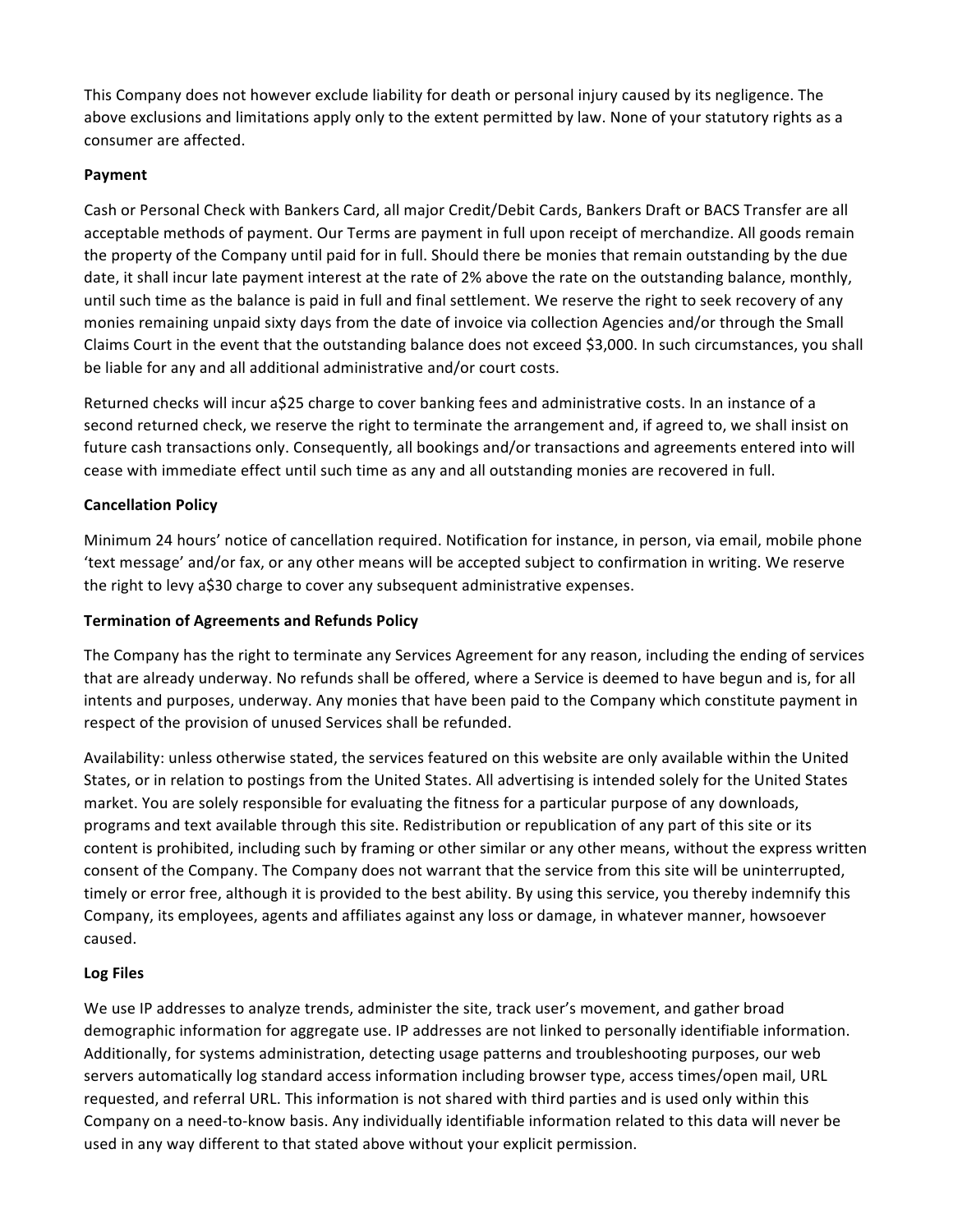Links to this website: You may not create a link to any page of this website without our prior written consent. If you do create a link to a page of this website, you do so at your own risk and the exclusions and limitations set out above will apply to your use of this website by linking to it.

## **Links from this website**

We do not monitor or review the content of other party's websites which are linked to from this website. Opinions expressed, or material appearing on such websites, are not necessarily shared or endorsed by us and should not be regarded as the publisher of such opinions or material. Please be aware that we are not responsible for the privacy practices, or content, of these sites. We encourage our users to be aware when they leave our site to read the privacy statements of these sites. You should evaluate the security and trustworthiness of any other site connected to this site or accessed through this site yourself, before disclosing any personal information to them. This Company will not accept any responsibility for any loss or damage in whatever manner, howsoever caused, resulting from your disclosure to third parties of personal information.

## **Copyright Notice**

Copyright and other relevant intellectual property rights exist on all text relating to the Company's services and the full content of this website.

This Company's logo is a registered trademark of this Company in the United States and other countries. The brand names and specific services of this Company featured on this website are trademarked.

Communication: The Company has several different e-mail addresses for different queries. These, and other contact information, can be found on our "Contact Us" link on our website or via Company literature or via the Company's stated telephone, facsimile or mobile telephone numbers.

#### **Force Majeure**

Neither party shall be liable to the other for any failure to perform any obligation under any Agreement which is due to an event beyond the control of such party including but not limited to any Act of God, terrorism, war, Political insurgence, insurrection, riot, civil unrest, act of civil or military authority, uprising, earthquake, flood or any other natural or manmade eventuality outside of our control, which causes the termination of an agreement or contract entered into, nor which could have been reasonably foreseen. Any Party affected by such event shall forthwith inform the other Party of the same and shall use all reasonable endeavors to comply with the terms and conditions of any Agreement contained herein.

#### **Waiver**

Failure of either Party to insist upon strict performance of any provision of this or any Agreement or the failure of either Party to exercise any right or remedy to which it, he or they are entitled hereunder shall not constitute a waiver thereof and shall not cause a decrease of the obligations under this or any Agreement. No waiver of any of the provisions of this or any Agreement shall be effective unless it is expressly stated to be such and signed by both Parties.

#### **General**

The laws of Virginia govern these terms and conditions. By accessing this website and using our services/ buying our products you consent to these terms and conditions and to the exclusive jurisdiction of the courts in all disputes arising out of such access. If any of these terms are deemed invalid or unenforceable for any reason (including, but not limited to the exclusions and limitations set out above), then the invalid or unenforceable provision will be severed from these terms and the remaining terms will continue to apply. Failure of the Company to enforce any of the provisions set out in these Terms and Conditions and any Agreement, or failure